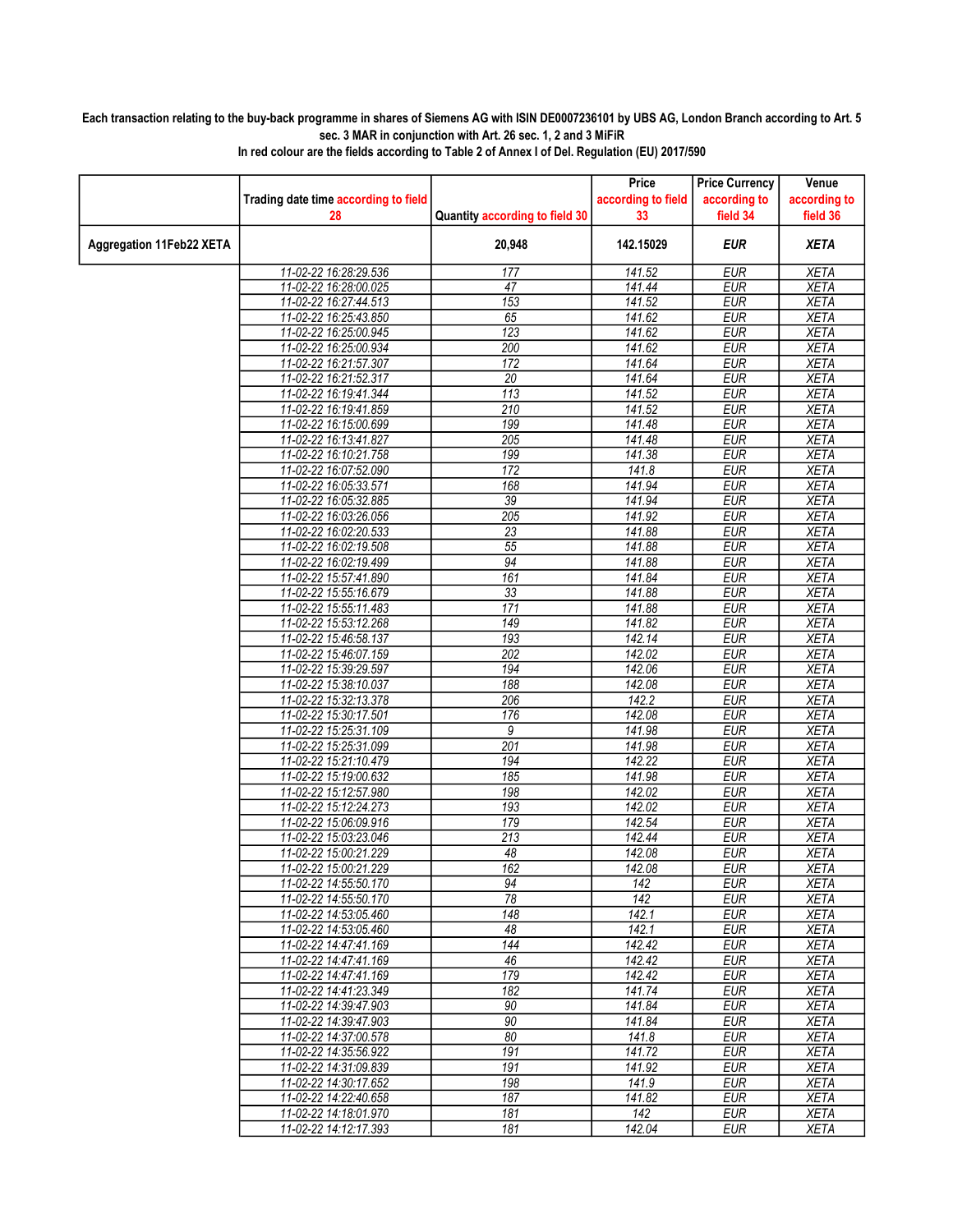| 11-02-22 14:05:05.776 | 188              | 141.9  | <b>EUR</b> | <b>XETA</b> |
|-----------------------|------------------|--------|------------|-------------|
| 11-02-22 14:05:05.776 | 7                | 141.9  | EUR        | <b>XETA</b> |
| 11-02-22 14:03:17.118 | 145              | 141.82 | <b>EUR</b> | <b>XETA</b> |
| 11-02-22 14:03:17.118 | 45               | 141.82 | <b>EUR</b> | <b>XETA</b> |
| 11-02-22 13:54:10.924 | $\overline{7}$   | 141.66 | <b>EUR</b> | <b>XETA</b> |
| 11-02-22 13:54:10.911 | 92               | 141.66 | <b>EUR</b> | <b>XETA</b> |
|                       |                  |        |            |             |
| 11-02-22 13:54:10.911 | 106              | 141.66 | <b>EUR</b> | <b>XETA</b> |
| 11-02-22 13:52:07.922 | 88               | 141.82 | <b>EUR</b> | <b>XETA</b> |
| 11-02-22 13:52:07.922 | 118              | 141.82 | <b>EUR</b> | <b>XETA</b> |
| 11-02-22 13:45:07.997 | 183              | 141.82 | <b>EUR</b> | <b>XETA</b> |
| 11-02-22 13:40:36.266 | 190              | 141.94 | <b>EUR</b> | <b>XETA</b> |
| 11-02-22 13:38:47.324 | $\boldsymbol{9}$ | 141.96 | <b>EUR</b> | <b>XETA</b> |
| 11-02-22 13:36:03.512 | 97               | 141.98 | <b>EUR</b> | <b>XETA</b> |
| 11-02-22 13:36:03.512 | 101              | 141.98 | <b>EUR</b> | <b>XETA</b> |
|                       |                  |        |            |             |
| 11-02-22 13:26:57.056 | 139              | 141.92 | <b>EUR</b> | <b>XETA</b> |
| 11-02-22 13:26:57.054 | 47               | 141.92 | <b>EUR</b> | <b>XETA</b> |
| 11-02-22 13:24:46.463 | 200              | 141.92 | <b>EUR</b> | <b>XETA</b> |
| 11-02-22 13:14:33.705 | 187              | 142.24 | <b>EUR</b> | <b>XETA</b> |
| 11-02-22 13:10:47.176 | 104              | 142.16 | <b>EUR</b> | <b>XETA</b> |
| 11-02-22 13:10:47.176 | 108              | 142.16 | <b>EUR</b> | <b>XETA</b> |
| 11-02-22 13:05:12.158 | 20               | 142.12 | <b>EUR</b> |             |
|                       |                  |        |            | <b>XETA</b> |
| 11-02-22 13:03:00.385 | 87               | 142.12 | <b>EUR</b> | <b>XETA</b> |
| 11-02-22 13:03:00.380 | 79               | 142.12 | <b>EUR</b> | <b>XETA</b> |
| 11-02-22 12:54:48.199 | 64               | 142.36 | <b>EUR</b> | <b>XETA</b> |
| 11-02-22 12:54:48.199 | 130              | 142.36 | <b>EUR</b> | <b>XETA</b> |
| 11-02-22 12:50:32.797 | 155              | 142.3  | <b>EUR</b> | <b>XETA</b> |
| 11-02-22 12:50:32.797 | 38               | 142.3  | <b>EUR</b> | <b>XETA</b> |
| 11-02-22 12:46:33.922 | 50               | 142.54 | <b>EUR</b> | <b>XETA</b> |
| 11-02-22 12:39:13.566 | 187              | 142.64 | <b>EUR</b> | <b>XETA</b> |
|                       | 187              |        | <b>EUR</b> |             |
| 11-02-22 12:33:58.416 |                  | 142.66 |            | <b>XETA</b> |
| 11-02-22 12:33:58.416 | 16               | 142.66 | <b>EUR</b> | <b>XETA</b> |
| 11-02-22 12:22:08.859 | 175              | 142.34 | <b>EUR</b> | <b>XETA</b> |
| 11-02-22 12:22:04.118 | 185              | 142.38 | <b>EUR</b> | <b>XETA</b> |
| 11-02-22 12:03:58.732 | 202              | 142.92 | <b>EUR</b> | <b>XETA</b> |
| 11-02-22 12:02:27.240 | 183              | 143.16 | <b>EUR</b> | <b>XETA</b> |
| 11-02-22 12:02:27.239 | 61               | 143.14 | <b>EUR</b> | <b>XETA</b> |
| 11-02-22 12:02:27.238 | 130              | 143.14 | <b>EUR</b> | <b>XETA</b> |
| 11-02-22 12:02:27.227 | 50               | 143.16 | <b>EUR</b> | <b>XETA</b> |
| 11-02-22 11:58:46.110 | 176              | 143.1  | <b>EUR</b> | <b>XETA</b> |
|                       |                  |        |            |             |
| 11-02-22 11:52:07.643 | 193              | 143.3  | <b>EUR</b> | <b>XETA</b> |
| 11-02-22 11:46:05.700 | 101              | 142.94 | <b>EUR</b> | <b>XETA</b> |
| 11-02-22 11:43:10.472 | 207              | 143    | <b>EUR</b> | <b>XETA</b> |
| 11-02-22 11:35:35.929 | 176              | 142.88 | EUR        | <b>XETA</b> |
| 11-02-22 11:35:22.662 | $\overline{c}$   | 142.88 | <b>EUR</b> | <b>XETA</b> |
| 11-02-22 11:32:30.879 | 128              | 142.84 | <b>EUR</b> | <b>XETA</b> |
| 11-02-22 11:23:47.592 | 171              | 142.92 | <b>EUR</b> | <b>XETA</b> |
| 11-02-22 11:23:47.592 | 27               | 142.92 | <b>EUR</b> | <b>XETA</b> |
| 11-02-22 11:18:39.690 | 181              | 142.94 | <b>EUR</b> | <b>XETA</b> |
|                       |                  |        |            |             |
| 11-02-22 11:13:04.007 | 202              | 143.06 | <b>EUR</b> | <b>XETA</b> |
| 11-02-22 11:12:44.610 | $\overline{7}$   | 143    | <b>EUR</b> | <b>XETA</b> |
| 11-02-22 11:11:04.725 | 21               | 142.9  | <b>EUR</b> | <b>XETA</b> |
| 11-02-22 11:09:05.738 | 36               | 142.8  | <b>EUR</b> | <b>XETA</b> |
| 11-02-22 11:06:34.058 | 173              | 142.92 | <b>EUR</b> | <b>XETA</b> |
| 11-02-22 10:59:51.512 | 11               | 142.9  | <b>EUR</b> | <b>XETA</b> |
| 11-02-22 10:59:51.512 | $\overline{182}$ | 142.9  | <b>EUR</b> | <b>XETA</b> |
| 11-02-22 10:55:48.792 | 169              | 143.02 | <b>EUR</b> | <b>XETA</b> |
| 11-02-22 10:52:23.850 | 181              | 142.16 | <b>EUR</b> | <b>XETA</b> |
| 11-02-22 10:47:26.525 | 16               | 142.22 | <b>EUR</b> | <b>XETA</b> |
|                       |                  |        |            |             |
| 11-02-22 10:47:26.525 | $\overline{4}$   | 142.22 | <b>EUR</b> | <b>XETA</b> |
| 11-02-22 10:47:26.525 | 155              | 142.22 | <b>EUR</b> | <b>XETA</b> |
| 11-02-22 10:43:01.917 | 214              | 142.12 | <b>EUR</b> | <b>XETA</b> |
| 11-02-22 10:40:32.311 | 36               | 142.42 | <b>EUR</b> | <b>XETA</b> |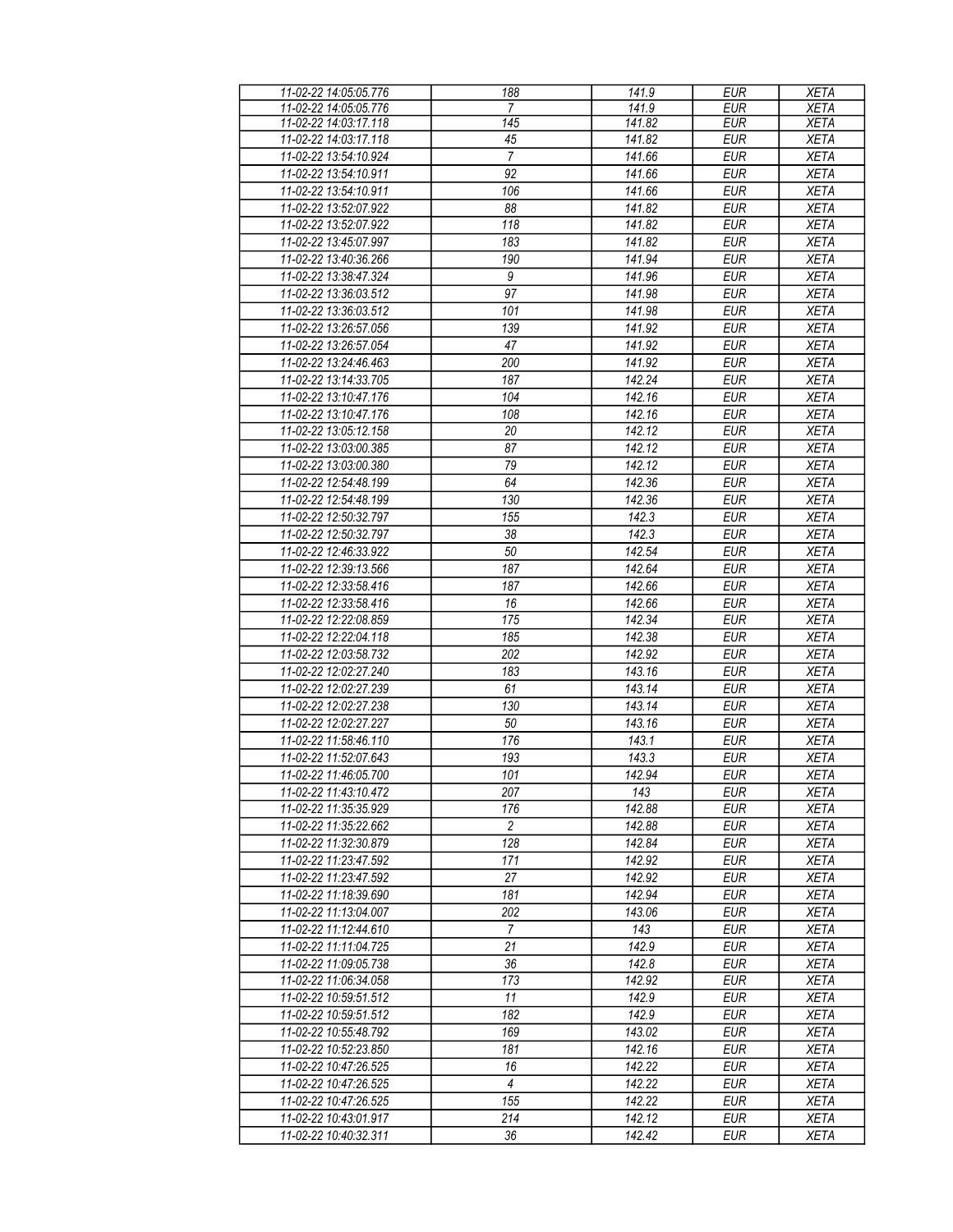| 11-02-22 10:34:32.872 | 124            | 143.02 | <b>EUR</b>       | <b>XETA</b> |
|-----------------------|----------------|--------|------------------|-------------|
| 11-02-22 10:34:32.872 | 50             | 143    | <b>EUR</b>       | <b>XETA</b> |
| 11-02-22 10:32:56.921 | 150            | 143.12 | <b>EUR</b>       | <b>XETA</b> |
| 11-02-22 10:29:53.121 | 50             | 142.96 | <b>EUR</b>       | <b>XETA</b> |
| 11-02-22 10:21:28.079 | 174            | 143.74 | <b>EUR</b>       | <b>XETA</b> |
| 11-02-22 10:21:14.252 | 195            | 143.7  | <b>EUR</b>       | <b>XETA</b> |
| 11-02-22 10:10:23.095 | 46             | 143.48 | <b>EUR</b>       | <b>XETA</b> |
| 11-02-22 10:10:23.095 | 135            | 143.48 | <b>EUR</b>       | <b>XETA</b> |
| 11-02-22 10:03:30.518 | 184            | 143.44 | <b>EUR</b>       | <b>XETA</b> |
| 11-02-22 10:03:30.509 | 186            | 143.42 | <b>EUR</b>       | <b>XETA</b> |
| 11-02-22 10:02:09.132 | 121            | 143.16 | <b>EUR</b>       | <b>XETA</b> |
| 11-02-22 09:54:11.953 | 197            | 142.42 | <b>EUR</b>       | <b>XETA</b> |
| 11-02-22 09:50:28.142 | 179            | 142.3  | <b>EUR</b>       | <b>XETA</b> |
| 11-02-22 09:45:05.010 | 192            | 142.42 | <b>EUR</b>       | <b>XETA</b> |
| 11-02-22 09:38:52.839 | 188            | 142.38 | EUR              | <b>XETA</b> |
| 11-02-22 09:34:25.297 | 85             | 142.42 | <b>EUR</b>       | <b>XETA</b> |
| 11-02-22 09:34:25.297 | 129            | 142.42 | EUR              | <b>XETA</b> |
| 11-02-22 09:26:45.332 | 183            | 142.3  | <b>EUR</b>       | <b>XETA</b> |
| 11-02-22 09:25:33.159 | 78             | 142.36 | <b>EUR</b>       | <b>XETA</b> |
| 11-02-22 09:25:33.159 | 95             | 142.36 | <b>EUR</b>       | <b>XETA</b> |
| 11-02-22 09:25:33.159 | 15             | 142.36 | <b>EUR</b>       | <b>XETA</b> |
| 11-02-22 09:16:16.452 | 153            | 142.38 | <b>EUR</b>       | <b>XETA</b> |
| 11-02-22 09:16:16.452 | 50             | 142.38 | <b>EUR</b>       | <b>XETA</b> |
| 11-02-22 09:16:00.791 | 193            | 142.46 | <b>EUR</b>       | <b>XETA</b> |
| 11-02-22 09:06:58.212 | 98             | 142    | <b>EUR</b>       | <b>XETA</b> |
| 11-02-22 09:05:02.763 | 196            | 141.8  | <b>EUR</b>       | <b>XETA</b> |
| 11-02-22 09:02:04.293 | 56             | 141.38 | <b>EUR</b>       | <b>XETA</b> |
| 11-02-22 09:01:13.815 | 16             | 141.42 | <b>EUR</b>       | <b>XETA</b> |
| 11-02-22 08:53:29.052 | 110            | 141.28 | <b>EUR</b>       | <b>XETA</b> |
| 11-02-22 08:53:29.052 | 89             | 141.28 | <b>EUR</b>       | <b>XETA</b> |
| 11-02-22 08:53:15.631 | 151            | 141.32 | <b>EUR</b>       | <b>XETA</b> |
| 11-02-22 08:45:34.053 | 156            | 141.1  | <b>EUR</b>       | <b>XETA</b> |
| 11-02-22 08:41:40.630 | 186            | 141.28 | <b>EUR</b>       | <b>XETA</b> |
| 11-02-22 08:37:02.317 | 128            | 141.04 | <b>EUR</b>       | <b>XETA</b> |
| 11-02-22 08:36:25.108 | 67             | 141.04 | <b>EUR</b>       | <b>XETA</b> |
| 11-02-22 08:31:29.325 | 173            | 141.12 | <b>EUR</b>       | <b>XETA</b> |
| 11-02-22 08:28:42.898 | 70             | 141.12 | <b>EUR</b>       | <b>XETA</b> |
| 11-02-22 08:28:42.898 | 128            | 141.12 | <b>EUR</b>       | <b>XETA</b> |
| 11-02-22 08:28:38.231 | 50             | 141.14 | <b>EUR</b>       | <b>XETA</b> |
| 11-02-22 08:26:05.527 | 40             | 141.06 | <b>EUR</b>       | <b>XETA</b> |
| 11-02-22 08:20:57.252 | 109            | 140.58 | <b>EUR</b>       | <b>XETA</b> |
| 11-02-22 08:20:57.252 | 85             | 140.58 | <b>EUR</b>       | <b>XETA</b> |
| 11-02-22 08:20:57.252 | 15             | 140.58 | <b>EUR</b>       | <b>XETA</b> |
|                       | 94             | 140.68 | <b>EUR</b>       |             |
| 11-02-22 08:19:07.781 |                |        |                  | <b>XETA</b> |
| 11-02-22 08:19:07.781 | 50             | 140.68 | $E$ UR           | <b>XETA</b> |
| 11-02-22 08:19:07.781 | 31             | 140.68 | $E$ UR           | <b>XETA</b> |
| 11-02-22 08:14:49.023 | 52             | 141.48 | <b>EUR</b>       | <b>XETA</b> |
| 11-02-22 08:14:49.023 | 146            | 141.46 | <b>EUR</b>       | <b>XETA</b> |
| 11-02-22 08:11:43.872 | 106            | 141.68 | <b>EUR</b>       | <b>XETA</b> |
| 11-02-22 08:11:43.872 | 75             | 141.68 | <b>EUR</b>       | <b>XETA</b> |
| 11-02-22 08:09:00.905 | 179            | 140.98 | $E\overline{UR}$ | <b>XETA</b> |
| 11-02-22 08:09:00.905 | $\sqrt{3}$     | 140.98 | $E$ UR           | <b>XETA</b> |
| 11-02-22 08:08:47.281 | $\overline{6}$ | 141.06 | <b>EUR</b>       | <b>XETA</b> |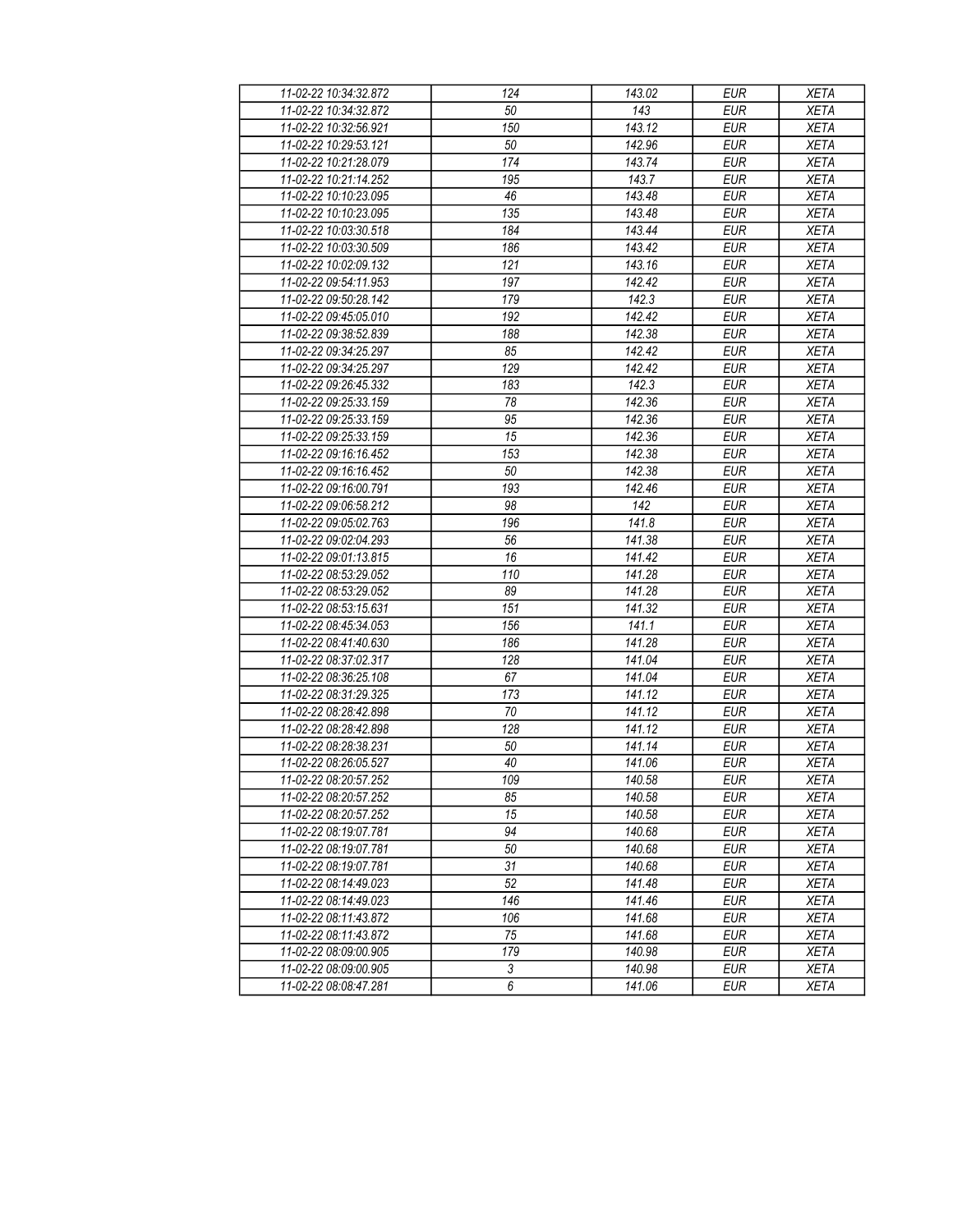## Each order relating to the buy-back programme above according to Art. 5 sec. 3 MAR in conjunction with Art. 25 sec. 1 and 2 MiFiR

In red colour are the fields according to Table 2 of the Annex of Del. Regulation (EU) 2017/580; alternatively you may report the

| Date and Time according to field 9 | <b>Segment MIC code</b><br>according to field 16 | <b>Transaction price</b><br>according to field 28 | <b>Price currency according</b><br>to field 29 | <b>Buy-sell indicator</b><br>according to field 32 |
|------------------------------------|--------------------------------------------------|---------------------------------------------------|------------------------------------------------|----------------------------------------------------|
| 11-02-22 16:28:29.536              | <b>XETA</b>                                      | 141.52                                            | <b>EUR</b>                                     | <b>BUY</b>                                         |
| 11-02-22 16:28:00.025              | <b>XETA</b>                                      | 141.44                                            | <b>EUR</b>                                     | <b>BUY</b>                                         |
| 11-02-22 16:27:44.513              | <b>XETA</b>                                      | 141.52                                            | <b>EUR</b>                                     | <b>BUY</b>                                         |
| 11-02-22 16:25:43.850              | <b>XETA</b>                                      | 141.62                                            | <b>EUR</b>                                     | <b>BUY</b>                                         |
| 11-02-22 16:25:00.945              | <b>XETA</b>                                      | 141.62                                            | <b>EUR</b>                                     | <b>BUY</b>                                         |
| 11-02-22 16:25:00.934              | <b>XETA</b>                                      | 141.62                                            | <b>EUR</b>                                     | <b>BUY</b>                                         |
| 11-02-22 16:21:57.307              | <b>XETA</b>                                      | 141.64                                            | <b>EUR</b>                                     | <b>BUY</b>                                         |
| 11-02-22 16:21:52.317              | <b>XETA</b>                                      | 141.64                                            | <b>EUR</b>                                     | <b>BUY</b>                                         |
| 11-02-22 16:19:41.344              | <b>XETA</b>                                      | 141.52                                            | <b>EUR</b>                                     | <b>BUY</b>                                         |
| 11-02-22 16:19:41.859              | <b>XETA</b>                                      | 141.52                                            | <b>EUR</b>                                     | <b>BUY</b>                                         |
| 11-02-22 16:15:00.699              | <b>XETA</b>                                      | 141.48                                            | <b>EUR</b>                                     | <b>BUY</b>                                         |
| 11-02-22 16:13:41.827              | <b>XETA</b>                                      | 141.48                                            | <b>EUR</b>                                     | <b>BUY</b>                                         |
| 11-02-22 16:10:21.758              | <b>XETA</b>                                      | 141.38                                            | <b>EUR</b>                                     | <b>BUY</b>                                         |
| 11-02-22 16:07:52.090              | <b>XETA</b>                                      | 141.8                                             | <b>EUR</b>                                     | <b>BUY</b>                                         |
| 11-02-22 16:05:33.571              | <b>XETA</b>                                      | 141.94                                            | <b>EUR</b>                                     | <b>BUY</b>                                         |
| 11-02-22 16:05:32.885              | <b>XETA</b>                                      | 141.94                                            | <b>EUR</b>                                     | <b>BUY</b>                                         |
| 11-02-22 16:03:26.056              | <b>XETA</b>                                      | 141.92                                            | <b>EUR</b>                                     | <b>BUY</b>                                         |
| 11-02-22 16:02:20.533              | <b>XETA</b>                                      | 141.88                                            | <b>EUR</b>                                     | <b>BUY</b>                                         |
| 11-02-22 16:02:19.508              | <b>XETA</b>                                      | 141.88                                            | <b>EUR</b>                                     | <b>BUY</b>                                         |
| 11-02-22 16:02:19.499              | <b>XETA</b>                                      | 141.88                                            | <b>EUR</b>                                     | <b>BUY</b>                                         |
| 11-02-22 15:57:41.890              | <b>XETA</b>                                      | 141.84                                            | <b>EUR</b>                                     | <b>BUY</b>                                         |
| 11-02-22 15:55:16.679              | <b>XETA</b>                                      | 141.88                                            | <b>EUR</b>                                     | <b>BUY</b>                                         |
| 11-02-22 15:55:11.483              | <b>XETA</b>                                      | 141.88                                            | <b>EUR</b>                                     | <b>BUY</b>                                         |
| 11-02-22 15:53:12.268              | <b>XETA</b>                                      | 141.82                                            | <b>EUR</b>                                     | <b>BUY</b>                                         |
| 11-02-22 15:46:58.137              | <b>XETA</b>                                      | 142.14                                            | <b>EUR</b>                                     | <b>BUY</b>                                         |
| 11-02-22 15:46:07.159              | <b>XETA</b>                                      | 142.02                                            | <b>EUR</b>                                     | <b>BUY</b>                                         |
| 11-02-22 15:39:29.597              | <b>XETA</b>                                      | 142.06                                            | <b>EUR</b>                                     | <b>BUY</b>                                         |
| 11-02-22 15:38:10.037              | <b>XETA</b>                                      | 142.08                                            | <b>EUR</b>                                     | <b>BUY</b>                                         |
| 11-02-22 15:32:13.378              | <b>XETA</b>                                      | 142.2                                             | <b>EUR</b>                                     | <b>BUY</b>                                         |
| 11-02-22 15:30:17.501              | <b>XETA</b>                                      | 142.08                                            | <b>EUR</b>                                     | <b>BUY</b>                                         |
| 11-02-22 15:25:31.109              | <b>XETA</b>                                      | 141.98                                            | <b>EUR</b>                                     | <b>BUY</b>                                         |
| 11-02-22 15:25:31.099              | <b>XETA</b>                                      | 141.98                                            | <b>EUR</b>                                     | <b>BUY</b>                                         |
| 11-02-22 15:21:10.479              | <b>XETA</b>                                      | 142.22                                            | <b>EUR</b>                                     | <b>BUY</b>                                         |
| 11-02-22 15:19:00.632              | <b>XETA</b>                                      | 141.98                                            | <b>EUR</b>                                     | <b>BUY</b>                                         |
| 11-02-22 15:12:57.980              | <b>XETA</b>                                      | 142.02                                            | <b>EUR</b>                                     | <b>BUY</b>                                         |
| 11-02-22 15:12:24.273              | <b>XETA</b>                                      | 142.02                                            | <b>EUR</b>                                     | <b>BUY</b>                                         |
| 11-02-22 15:06:09.916              | <b>XETA</b>                                      | 142.54                                            | <b>EUR</b>                                     | <b>BUY</b>                                         |
| 11-02-22 15:03:23.046              | <b>XETA</b>                                      | 142.44                                            | <b>EUR</b>                                     | <b>BUY</b>                                         |
| 11-02-22 15:00:21.229              | <b>XETA</b>                                      | 142.08                                            | <b>EUR</b>                                     | <b>BUY</b>                                         |
| 11-02-22 15:00:21.229              | <b>XETA</b>                                      | 142.08                                            | <b>EUR</b>                                     | <b>BUY</b>                                         |
| 11-02-22 14:55:50.170              | <b>XETA</b>                                      | 142                                               | <b>EUR</b>                                     | <b>BUY</b>                                         |
| 11-02-22 14:55:50.170              | <b>XETA</b>                                      | 142                                               | <b>EUR</b>                                     | <b>BUY</b>                                         |
| 11-02-22 14:53:05.460              | <b>XETA</b>                                      | 142.1                                             | <b>EUR</b>                                     | <b>BUY</b>                                         |
| 11-02-22 14:53:05.460              | <b>XETA</b>                                      | 142.1                                             | <b>EUR</b>                                     | <b>BUY</b>                                         |
| 11-02-22 14:47:41.169              | <b>XETA</b>                                      | 142.42                                            | <b>EUR</b>                                     | <b>BUY</b>                                         |
| 11-02-22 14:47:41.169              | <b>XETA</b>                                      | 142.42                                            | <b>EUR</b>                                     | <b>BUY</b>                                         |
| 11-02-22 14:47:41.169              | <b>XETA</b>                                      | 142.42                                            | <b>EUR</b>                                     | <b>BUY</b>                                         |
| 11-02-22 14:41:23.349              | <b>XETA</b>                                      | 141.74                                            | <b>EUR</b>                                     | <b>BUY</b>                                         |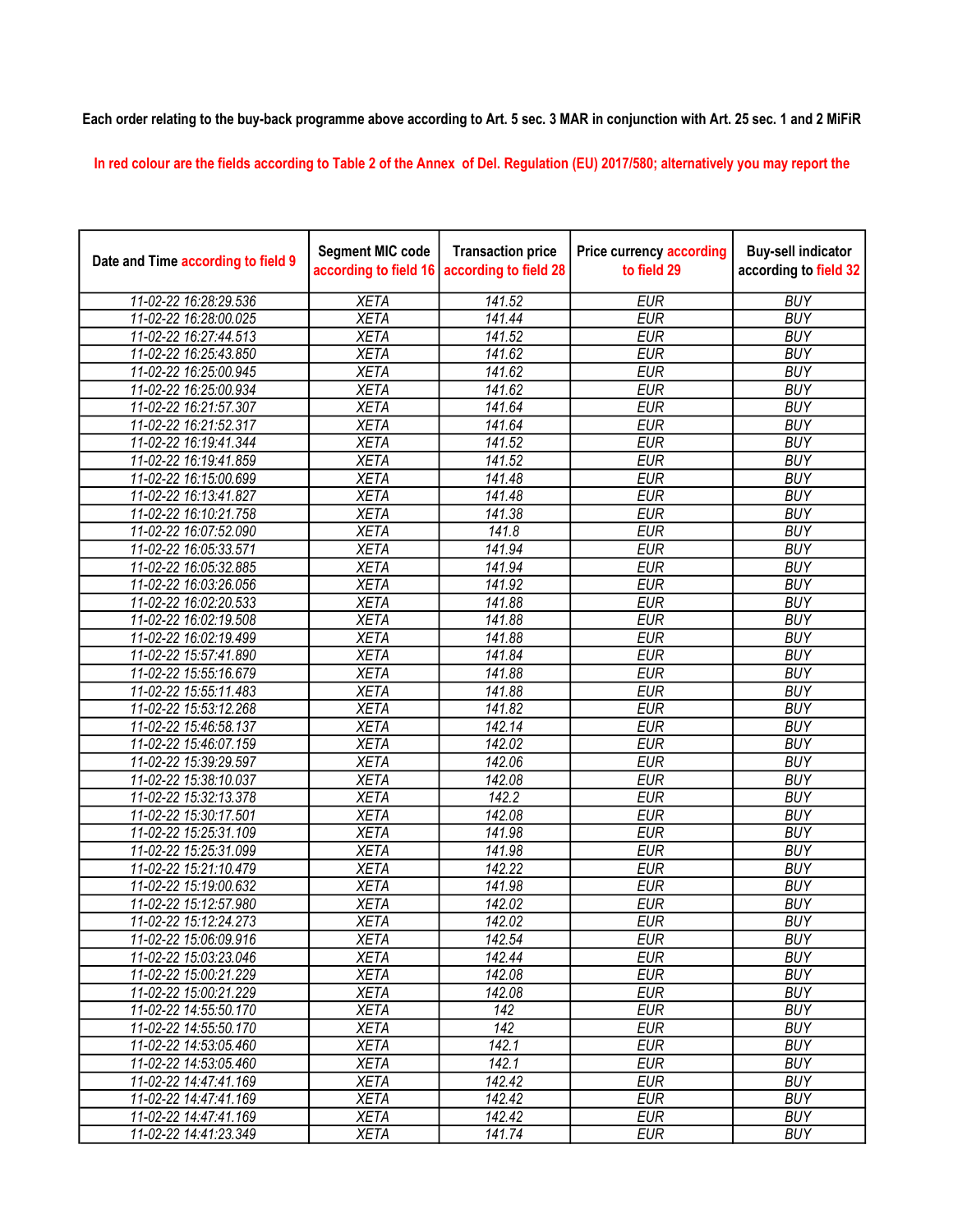| 11-02-22 14:39:47.903 | <b>XETA</b> | 141.84 | <b>EUR</b> | <b>BUY</b> |
|-----------------------|-------------|--------|------------|------------|
| 11-02-22 14:39:47.903 | <b>XETA</b> | 141.84 | <b>EUR</b> | <b>BUY</b> |
| 11-02-22 14:37:00.578 | <b>XETA</b> | 141.8  | <b>EUR</b> | <b>BUY</b> |
| 11-02-22 14:35:56.922 | <b>XETA</b> | 141.72 | <b>EUR</b> | <b>BUY</b> |
| 11-02-22 14:31:09.839 | <b>XETA</b> | 141.92 | <b>EUR</b> | <b>BUY</b> |
| 11-02-22 14:30:17.652 | <b>XETA</b> | 141.9  | <b>EUR</b> | <b>BUY</b> |
| 11-02-22 14:22:40.658 | <b>XETA</b> | 141.82 | <b>EUR</b> | <b>BUY</b> |
| 11-02-22 14:18:01.970 | <b>XETA</b> | 142    | <b>EUR</b> | <b>BUY</b> |
| 11-02-22 14:12:17.393 | <b>XETA</b> | 142.04 | <b>EUR</b> | <b>BUY</b> |
| 11-02-22 14:05:05.776 | <b>XETA</b> | 141.9  | <b>EUR</b> | <b>BUY</b> |
| 11-02-22 14:05:05.776 | <b>XETA</b> | 141.9  | <b>EUR</b> | <b>BUY</b> |
| 11-02-22 14:03:17.118 | <b>XETA</b> | 141.82 | <b>EUR</b> | <b>BUY</b> |
| 11-02-22 14:03:17.118 | <b>XETA</b> | 141.82 | <b>EUR</b> | <b>BUY</b> |
| 11-02-22 13:54:10.924 | <b>XETA</b> | 141.66 | <b>EUR</b> | <b>BUY</b> |
| 11-02-22 13:54:10.911 | <b>XETA</b> | 141.66 | <b>EUR</b> | <b>BUY</b> |
| 11-02-22 13:54:10.911 | <b>XETA</b> | 141.66 | <b>EUR</b> | <b>BUY</b> |
| 11-02-22 13:52:07.922 | <b>XETA</b> | 141.82 | <b>EUR</b> | <b>BUY</b> |
| 11-02-22 13:52:07.922 | <b>XETA</b> | 141.82 | <b>EUR</b> | <b>BUY</b> |
| 11-02-22 13:45:07.997 | <b>XETA</b> | 141.82 | <b>EUR</b> | <b>BUY</b> |
| 11-02-22 13:40:36.266 | <b>XETA</b> | 141.94 | <b>EUR</b> | <b>BUY</b> |
| 11-02-22 13:38:47.324 | <b>XETA</b> | 141.96 | <b>EUR</b> | <b>BUY</b> |
| 11-02-22 13:36:03.512 | <b>XETA</b> | 141.98 | <b>EUR</b> | <b>BUY</b> |
| 11-02-22 13:36:03.512 | <b>XETA</b> | 141.98 | <b>EUR</b> | <b>BUY</b> |
| 11-02-22 13:26:57.056 | <b>XETA</b> | 141.92 | <b>EUR</b> | <b>BUY</b> |
| 11-02-22 13:26:57.054 |             | 141.92 | <b>EUR</b> | <b>BUY</b> |
|                       | <b>XETA</b> |        |            |            |
| 11-02-22 13:24:46.463 | <b>XETA</b> | 141.92 | <b>EUR</b> | <b>BUY</b> |
| 11-02-22 13:14:33.705 | <b>XETA</b> | 142.24 | <b>EUR</b> | <b>BUY</b> |
| 11-02-22 13:10:47.176 | <b>XETA</b> | 142.16 | <b>EUR</b> | <b>BUY</b> |
| 11-02-22 13:10:47.176 | <b>XETA</b> | 142.16 | <b>EUR</b> | <b>BUY</b> |
| 11-02-22 13:05:12.158 | <b>XETA</b> | 142.12 | <b>EUR</b> | <b>BUY</b> |
| 11-02-22 13:03:00.385 | <b>XETA</b> | 142.12 | <b>EUR</b> | <b>BUY</b> |
| 11-02-22 13:03:00.380 | <b>XETA</b> | 142.12 | <b>EUR</b> | <b>BUY</b> |
| 11-02-22 12:54:48.199 | <b>XETA</b> | 142.36 | <b>EUR</b> | <b>BUY</b> |
| 11-02-22 12:54:48.199 | <b>XETA</b> | 142.36 | <b>EUR</b> | <b>BUY</b> |
| 11-02-22 12:50:32.797 | <b>XETA</b> | 142.3  | <b>EUR</b> | <b>BUY</b> |
| 11-02-22 12:50:32.797 | <b>XETA</b> | 142.3  | <b>EUR</b> | <b>BUY</b> |
| 11-02-22 12:46:33.922 | <b>XETA</b> | 142.54 | <b>EUR</b> | <b>BUY</b> |
| 11-02-22 12:39:13.566 | <b>XETA</b> | 142.64 | EUR        | <b>BUY</b> |
| 11-02-22 12:33:58.416 | <b>XETA</b> | 142.66 | <b>EUR</b> | <b>BUY</b> |
| 11-02-22 12:33:58.416 | <b>XETA</b> | 142.66 | <b>EUR</b> | <b>BUY</b> |
| 11-02-22 12:22:08.859 | <b>XETA</b> | 142.34 | <b>EUR</b> | <b>BUY</b> |
|                       |             | 142.38 |            |            |
| 11-02-22 12:22:04.118 | <b>XETA</b> |        | <b>EUR</b> | <b>BUY</b> |
| 11-02-22 12:03:58.732 | <b>XETA</b> | 142.92 | <b>EUR</b> | <b>BUY</b> |
| 11-02-22 12:02:27.240 | <b>XETA</b> | 143.16 | <b>EUR</b> | <b>BUY</b> |
| 11-02-22 12:02:27.239 | <b>XETA</b> | 143.14 | <b>EUR</b> | <b>BUY</b> |
| 11-02-22 12:02:27.238 | <b>XETA</b> | 143.14 | <b>EUR</b> | <b>BUY</b> |
| 11-02-22 12:02:27.227 | <b>XETA</b> | 143.16 | EUR        | <b>BUY</b> |
| 11-02-22 11:58:46.110 | <b>XETA</b> | 143.1  | <b>EUR</b> | <b>BUY</b> |
| 11-02-22 11:52:07.643 | <b>XETA</b> | 143.3  | <b>EUR</b> | <b>BUY</b> |
| 11-02-22 11:46:05.700 | <b>XETA</b> | 142.94 | <b>EUR</b> | <b>BUY</b> |
| 11-02-22 11:43:10.472 | <b>XETA</b> | 143    | <b>EUR</b> | <b>BUY</b> |
| 11-02-22 11:35:35.929 | <b>XETA</b> | 142.88 | <b>EUR</b> | <b>BUY</b> |
| 11-02-22 11:35:22.662 | <b>XETA</b> | 142.88 | <b>EUR</b> | <b>BUY</b> |
| 11-02-22 11:32:30.879 | <b>XETA</b> | 142.84 | <b>EUR</b> | <b>BUY</b> |
|                       |             |        |            |            |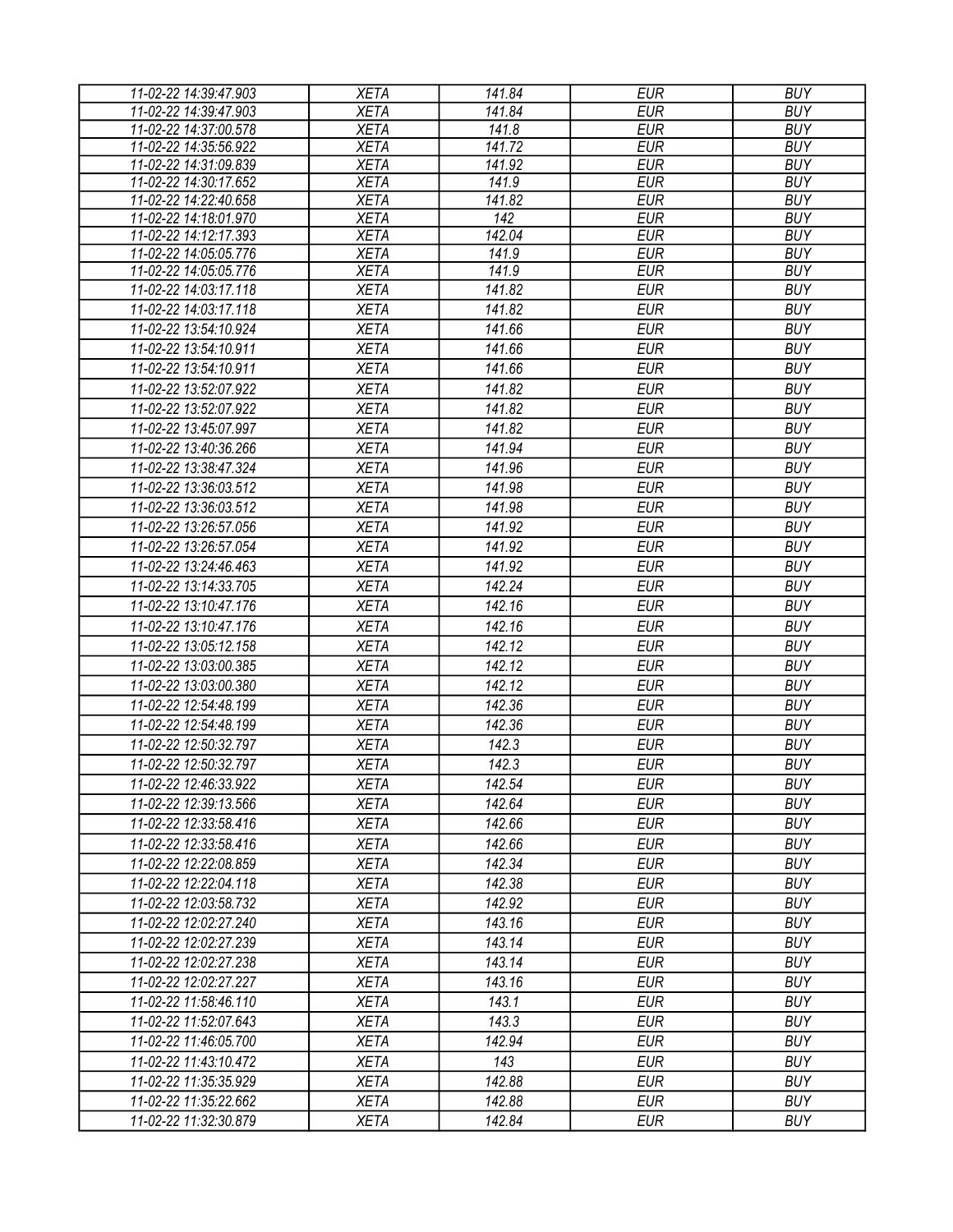| 11-02-22 11:23:47.592 | <b>XETA</b> | 142.92 | <b>EUR</b> | <b>BUY</b> |
|-----------------------|-------------|--------|------------|------------|
| 11-02-22 11:23:47.592 | <b>XETA</b> | 142.92 | <b>EUR</b> | <b>BUY</b> |
| 11-02-22 11:18:39.690 | <b>XETA</b> | 142.94 | <b>EUR</b> | <b>BUY</b> |
| 11-02-22 11:13:04.007 | <b>XETA</b> | 143.06 | <b>EUR</b> | <b>BUY</b> |
| 11-02-22 11:12:44.610 | <b>XETA</b> | 143    | <b>EUR</b> | <b>BUY</b> |
| 11-02-22 11:11:04.725 | <b>XETA</b> | 142.9  | <b>EUR</b> | <b>BUY</b> |
| 11-02-22 11:09:05.738 | <b>XETA</b> | 142.8  | <b>EUR</b> | <b>BUY</b> |
| 11-02-22 11:06:34.058 | <b>XETA</b> | 142.92 | <b>EUR</b> | <b>BUY</b> |
| 11-02-22 10:59:51.512 | <b>XETA</b> | 142.9  | <b>EUR</b> | <b>BUY</b> |
| 11-02-22 10:59:51.512 | <b>XETA</b> | 142.9  | <b>EUR</b> | <b>BUY</b> |
| 11-02-22 10:55:48.792 | <b>XETA</b> | 143.02 | <b>EUR</b> | <b>BUY</b> |
| 11-02-22 10:52:23.850 | <b>XETA</b> | 142.16 | <b>EUR</b> | <b>BUY</b> |
| 11-02-22 10:47:26.525 | <b>XETA</b> | 142.22 | <b>EUR</b> | <b>BUY</b> |
| 11-02-22 10:47:26.525 | <b>XETA</b> | 142.22 | <b>EUR</b> | <b>BUY</b> |
| 11-02-22 10:47:26.525 | <b>XETA</b> | 142.22 | <b>EUR</b> | <b>BUY</b> |
| 11-02-22 10:43:01.917 | <b>XETA</b> | 142.12 | <b>EUR</b> | <b>BUY</b> |
| 11-02-22 10:40:32.311 | <b>XETA</b> | 142.42 | <b>EUR</b> | <b>BUY</b> |
| 11-02-22 10:34:32.872 | <b>XETA</b> | 143.02 | <b>EUR</b> | <b>BUY</b> |
| 11-02-22 10:34:32.872 | <b>XETA</b> | 143    | <b>EUR</b> | <b>BUY</b> |
| 11-02-22 10:32:56.921 | <b>XETA</b> | 143.12 | <b>EUR</b> | <b>BUY</b> |
| 11-02-22 10:29:53.121 | <b>XETA</b> | 142.96 | <b>EUR</b> | <b>BUY</b> |
| 11-02-22 10:21:28.079 | <b>XETA</b> | 143.74 | <b>EUR</b> | <b>BUY</b> |
| 11-02-22 10:21:14.252 | <b>XETA</b> | 143.7  | <b>EUR</b> | <b>BUY</b> |
| 11-02-22 10:10:23.095 | <b>XETA</b> | 143.48 | <b>EUR</b> | <b>BUY</b> |
| 11-02-22 10:10:23.095 | <b>XETA</b> | 143.48 | <b>EUR</b> | <b>BUY</b> |
| 11-02-22 10:03:30.518 | <b>XETA</b> | 143.44 | <b>EUR</b> | <b>BUY</b> |
| 11-02-22 10:03:30.509 | <b>XETA</b> | 143.42 | <b>EUR</b> | <b>BUY</b> |
| 11-02-22 10:02:09.132 | <b>XETA</b> | 143.16 | <b>EUR</b> | <b>BUY</b> |
| 11-02-22 09:54:11.953 | <b>XETA</b> | 142.42 | <b>EUR</b> | <b>BUY</b> |
| 11-02-22 09:50:28.142 | <b>XETA</b> | 142.3  | <b>EUR</b> | <b>BUY</b> |
| 11-02-22 09:45:05.010 | <b>XETA</b> | 142.42 | <b>EUR</b> | <b>BUY</b> |
| 11-02-22 09:38:52.839 | <b>XETA</b> | 142.38 | <b>EUR</b> | <b>BUY</b> |
| 11-02-22 09:34:25.297 | <b>XETA</b> | 142.42 | <b>EUR</b> | <b>BUY</b> |
| 11-02-22 09:34:25.297 | <b>XETA</b> | 142.42 | <b>EUR</b> | <b>BUY</b> |
| 11-02-22 09:26:45.332 | <b>XETA</b> | 142.3  | <b>EUR</b> | <b>BUY</b> |
| 11-02-22 09:25:33.159 | <b>XETA</b> | 142.36 | <b>EUR</b> | <b>BUY</b> |
| 11-02-22 09:25:33.159 | <b>XETA</b> | 142.36 | <b>EUR</b> | <b>BUY</b> |
| 11-02-22 09:25:33.159 | <b>XETA</b> | 142.36 | <b>EUR</b> | <b>BUY</b> |
| 11-02-22 09:16:16.452 | <b>XETA</b> | 142.38 | <b>EUR</b> | <b>BUY</b> |
| 11-02-22 09:16:16.452 | <b>XETA</b> | 142.38 | <b>EUR</b> | <b>BUY</b> |
| 11-02-22 09:16:00.791 | XETA        | 142.46 | <b>EUR</b> | <b>BUY</b> |
| 11-02-22 09:06:58.212 | <b>XETA</b> | 142    | <b>EUR</b> | <b>BUY</b> |
| 11-02-22 09:05:02.763 | <b>XETA</b> | 141.8  | <b>EUR</b> | <b>BUY</b> |
| 11-02-22 09:02:04.293 | <b>XETA</b> | 141.38 | <b>EUR</b> | <b>BUY</b> |
| 11-02-22 09:01:13.815 | <b>XETA</b> | 141.42 | <b>EUR</b> | <b>BUY</b> |
| 11-02-22 08:53:29.052 | <b>XETA</b> | 141.28 | <b>EUR</b> | <b>BUY</b> |
| 11-02-22 08:53:29.052 | <b>XETA</b> | 141.28 | <b>EUR</b> | <b>BUY</b> |
| 11-02-22 08:53:15.631 | <b>XETA</b> | 141.32 | <b>EUR</b> | <b>BUY</b> |
| 11-02-22 08:45:34.053 | <b>XETA</b> | 141.1  | <b>EUR</b> | <b>BUY</b> |
| 11-02-22 08:41:40.630 | <b>XETA</b> | 141.28 | <b>EUR</b> | <b>BUY</b> |
| 11-02-22 08:37:02.317 | <b>XETA</b> | 141.04 | <b>EUR</b> | <b>BUY</b> |
| 11-02-22 08:36:25.108 | <b>XETA</b> | 141.04 | <b>EUR</b> | <b>BUY</b> |
| 11-02-22 08:31:29.325 | XETA        | 141.12 | <b>EUR</b> | <b>BUY</b> |
|                       |             |        |            |            |